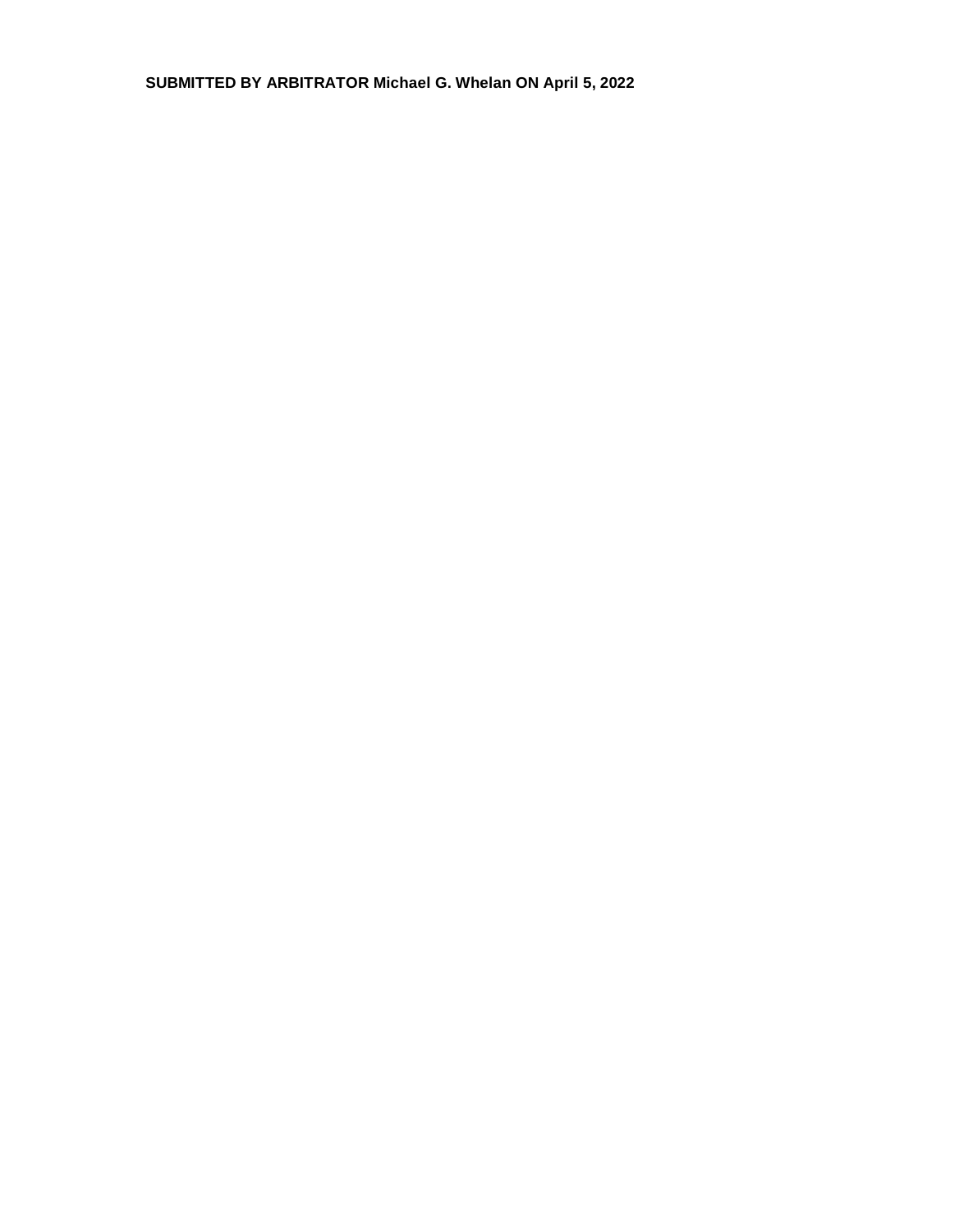### **Public Employment Relations Board 80 Wolf Road, Suite 500 Albany, NY 12205-2656**

# **BILLING DISCLOSURE STATEMENT**

## ARBITRATOR'S NAME: **Michael G. Whelan**

The following is a description of my fees and expenses:

## A) HEARING TIME.

- (1) My per diem is \$1,850 for each day or any part thereof spent hearing a case.
- (2) If a hearing day exceeds 7 hours, I charge:

 $\Box$ a second full per diem  $\boxtimes$ a prorated per diem

 $\Box$ no additional charge  $\Box$ other (describe) : \$400 per hour for prorated per diem

(3) Additional comments:

## B) STUDY TIME.

- (1) I charge \$ 1,850 for each day spent in preparation of the opinion and award.
- (2) This charge  $\boxtimes$  will  $\square$  will not be prorated for partial days devoted to such preparation.
- (3) Additional comments:

# C) TRAVEL TIME AND EXPENSES.

(1) When travel time plus hearing time exceeds 8 hours in a calendar day:

 $\Box$  Not applicable (no additional charge)

- $\boxtimes$  I charge as follows (describe): prorated per diem
- (2) I charge for actual, travel-related expenses incurred in connection with the case  $\boxtimes$ YES  $\Box$  NO.

Where appropriate, a mileage charge for auto travel will be billed at:

| $\boxtimes$ Prevailing IRS rate | $\boxtimes$ Other (describe): Travel to NYC may be by bus the |
|---------------------------------|---------------------------------------------------------------|
|                                 | day before the hearing                                        |

(3) When the scheduled hearing day(s) requires an overnight stay:

There is no charge, other than for lodging and subsistence.

 $\boxtimes$ I charge as follows (describe): Lodging and subsistence for one-way trips of more than 50 miles and travel time for one-way trips of more than 100 miles on non-hearing days

(4) Additional Comments: